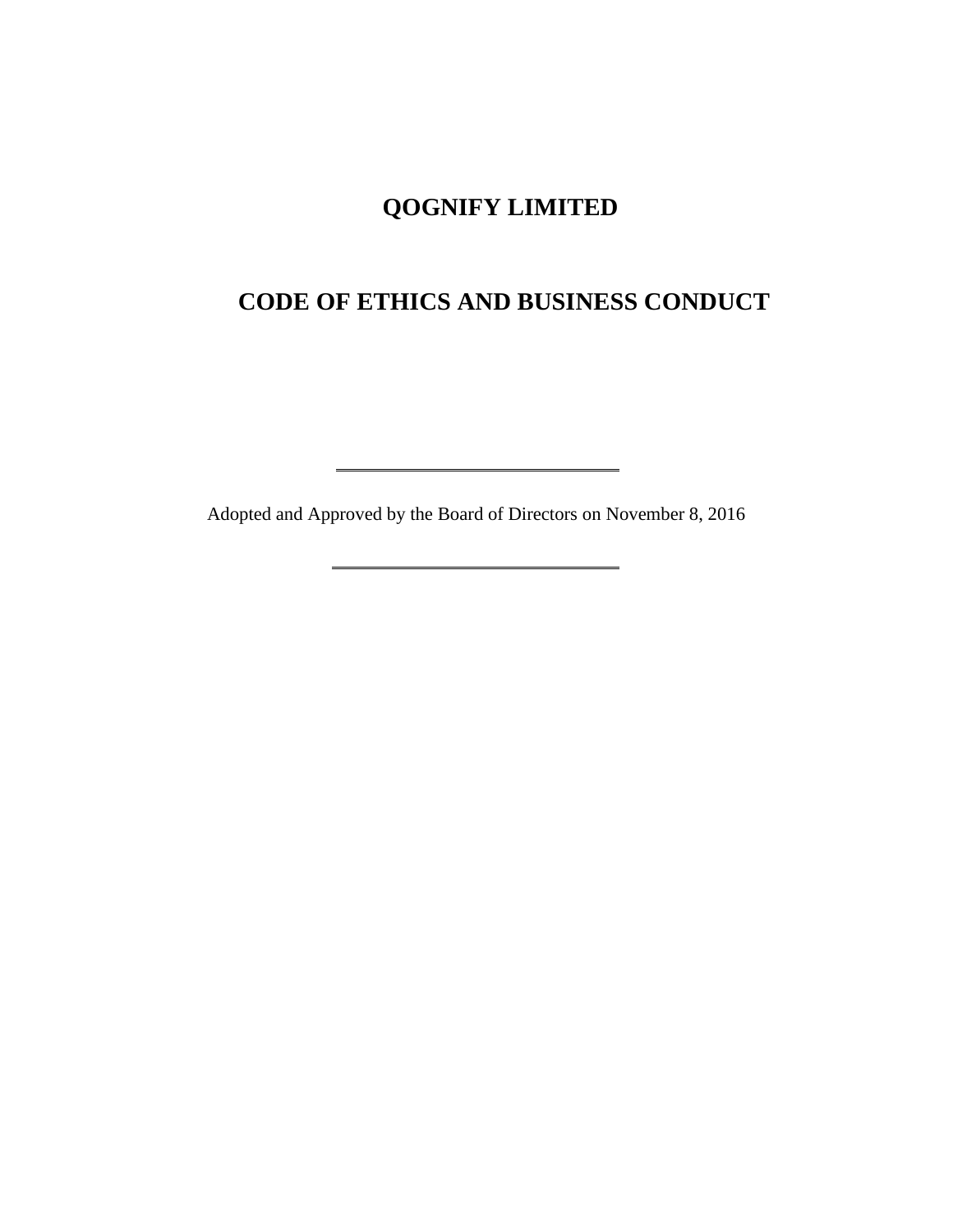# **Code of Ethics and Business Conduct**

| IV. | INTERNAL ACCOUNTING CONTROLS AND PROCEDURES FOR |  |
|-----|-------------------------------------------------|--|
|     |                                                 |  |
|     |                                                 |  |
|     |                                                 |  |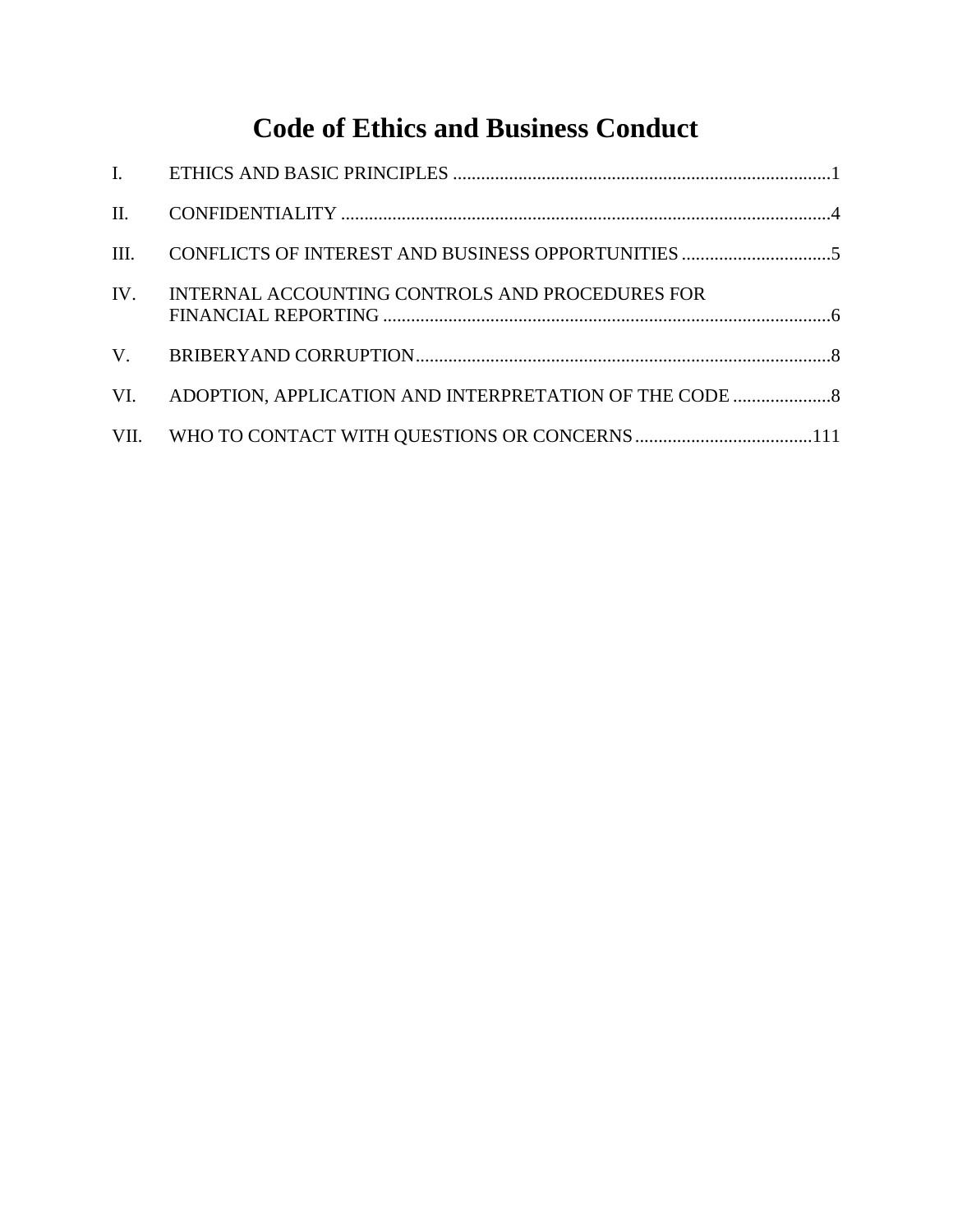#### **CODE OF ETHICS AND BUSINESS CONDUCT**

#### **I. ETHICS AND BASIC PRINCIPLES**

#### **A. Ethical Conduct**

This Code of Ethics and Business Conduct is specifically designed to be part of an effective program to deter wrongdoing and promote honest and ethical business conduct. Before addressing specific principles, one should have a general sense of the basic principles for ethical behavior, which are reflected in this Code of Ethics and Business Conduct. These principles are as follows:

- **•** Be honest and fair in the conduct of our business.
- **•** Strictly adhere to the letter and spirit of all laws.
- **•** Strive to provide high-quality products and services.
- **•** Be good corporate citizens and comply with laws and regulations and conform to locally accepted standards of good corporate citizenship in each country in which we do business.
- **•** Promote and sustain a work environment that fosters mutual respect, openness and individual integrity.

This Code of Ethics and Business Conduct applies to Qognify Limited, its subsidiaries and affiliates' (the "Company") officers, employees and directors, who must be informed of and comply with the Code of Ethics and Business Conduct. In some cases, English, Israeli, U.S. or other countries' laws may impose upon the Company's business associates an obligation to comply with and help the Company and its officers, employees and directors comply with certain laws. Also, as the actions of the Company's officers, employees and directors may be attributable to the Company, all officers, employees and directors must conduct themselves in accordance with this Code of Ethics and Business Conduct and comply with all applicable laws and regulations.

The Code of Ethics and Business Conduct of the Company contains the specific corporate policies adopted by the Board of Directors of the Company (the "Board of Directors") that relate to the legal and ethical standards of conduct of officers, directors and employees of the Company.

If an officer, employee or director is uncertain as to how to conduct himself/herself, he/she should speak with their supervisor, or obtain advise in accordance with Section VI of this Code of Ethics and Business Conduct ("Who to Contact With Questions or Concerns").

#### **B. Purpose**

The purposes of this Code of Ethics and Business Conduct are to: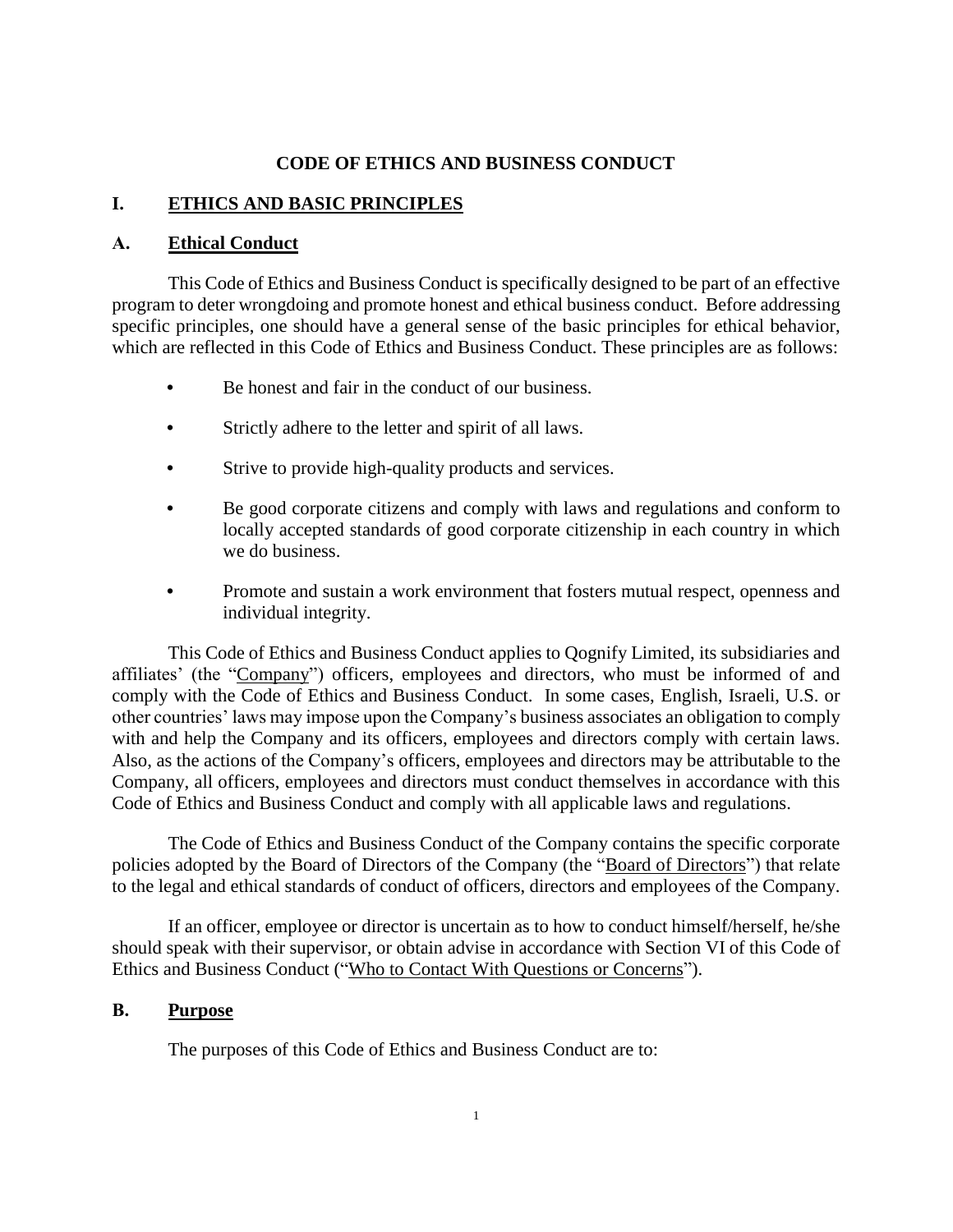- provide a general statement regarding the Company's expectations as to the legal and ethical nature of conduct of the Company's officers, directors, employees, independent contractors, consultants, service providers and subcontractors subject to the Company's supervision and control ("Covered Persons") while acting on the Company's behalf; and
- promote the honest and ethical conduct of all Covered Persons, including the ethical handling of actual or apparent conflicts of interest between personal and professional relationships, full, fair, accurate, timely and understandable disclosure in periodic reports required to be filed by the Company, compliance with all applicable governmental rules and regulations, prompt internal reporting of violations of this Code of Ethics and Business Conduct, and accountability for adherence to this Code of Ethics and Business Conduct; and
- provide for the administration of the Company's Code of Ethics and Business Conduct.

The Company encourages all Covered Persons to choose the course of the highest integrity. The Company recognizes that local customs, traditions, and practices differ from place to place. But, honesty is not subject to criticism in any culture. A reputation for honesty is a priceless company asset.

The Company cares how results are obtained, not just that they are obtained. Covered Persons should act accordingly. Covered Persons must be encouraged to report to higher management all that they are doing, to record all transactions accurately in their books and records, and to be honest and forthcoming with the Company's internal and external auditors. The Company expects Covered Persons to report suspected violations of law, of this Code of Ethics and Business Conduct or of the Company's other policies to Company management.

The Company expects compliance with its standard of integrity throughout the organization and will not tolerate Covered Persons who achieve results at the cost of violation of laws, this Code of Ethics and Business Conduct, or who deal unscrupulously. The Company supports, and expects the supporting of any Covered Person who passes up an opportunity or advantage that would sacrifice ethical standards.

Equally important, the Company expects candor from managers at all levels and compliance with Company policies, accounting rules, and controls. The detrimental consequence that results when managers conceal information from senior management or from the auditors is that subordinates within their organizations think they are being given a signal that Company policies and rules can be ignored when they are inconvenient. The Company's system of management will not work without honesty, including honest bookkeeping, honest budget proposals, and honest economic valuation of projects.

#### **C. Basic Principles**

1. Compliance with Law. It is the Company's policy to observe and comply with all laws, rules and regulations of governmental agencies and authorities, including English,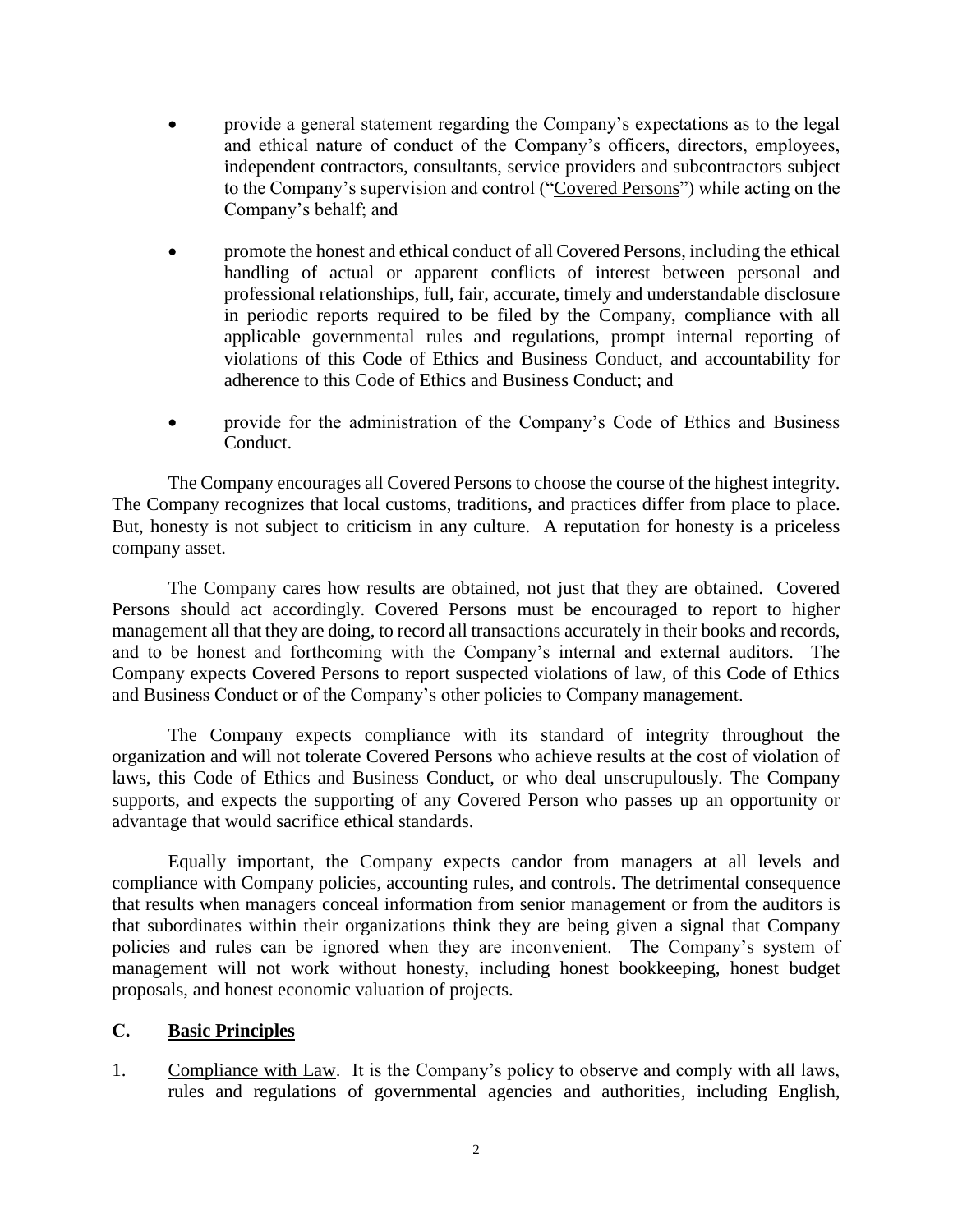Singaporean, Israeli and US corporate laws and regulations ("Laws"), applicable to it or the conduct of its business wherever located. In some situations, the applicable Laws of the different jurisdictions in which the Company operates may conflict. In such cases the Company will endeavor to resolve such conflict following the guidance of its General Counsel.

- 2. Personal and Business Ethics. Beyond compliance with the Laws, all Covered Persons are expected to observe high standards of business and personal ethics in the discharge of their assigned duties and responsibilities. This requires the practice of honesty, integrity and fair dealing in every aspect of dealing with other Company employees, the public, the business community, stockholders, customers, vendors, suppliers and governmental and regulatory authorities. No Covered Person should take unfair advantage of anyone through manipulation, concealment, abuse of privileged information, misrepresentation of material facts, or any other unfair dealing or practice.
- 3. Protection and Proper Use of Company Assets. All Covered Persons should protect the Company's assets and ensure their efficient use. Theft, carelessness and waste have a direct impact on the Company's profitability. All Company assets should be used only for legitimate business purposes.
- 4. Proper Reporting. All transactions should be accurately reflected in the Company's books and records.
- 5. Full Disclosure. It is the Company's policy to promote full, fair, accurate, timely, and understandable disclosure in its reports and public communications.

#### 6. **Nondiscrimination**

**IT IS THE POLICY OF THE COMPANY NOT TO DISCRIMINATE AGAINST EMPLOYEES, STOCKHOLDERS, DIRECTORS, OFFICERS, CUSTOMERS OR SUPPLIERS ON ACCOUNT OF RACE, COLOR, AGE, SEX, SEXUAL ORIENTATION, DISABILITIES, RELIGION OR NATIONAL ORIGIN. ALL OF SUCH PERSONS SHALL BE TREATED WITH DIGNITY AND RESPECT AND THEY SHALL NOT BE UNREASONABLY INTERFERED WITH IN THE CONDUCT OF THEIR DUTIES AND RESPONSIBILITIES.**

- 7. Sexual Harassment. Collegiality and respect for others are considered normal manners in a pleasant and stimulating work climate. The Company strives to provide a place of work free of sexual harassment, intimidation or exploitation. Where sexual harassment has occurred, the Company will act to stop the harassment, prevent its recurrence and discipline and/or take other appropriate action against those responsible, in accordance with applicable Company policies and procedures. Reports of sexual harassment are taken very seriously and will be dealt with promptly. The Company recognizes the importance of confidentiality in these cases, and will respect the privacy of individuals reporting or accused of sexual harassment to the extent possible.
- 8. Delegation of Substantial Discretionary Authority. No Covered Person should delegate substantial discretionary authority to any individual who such Covered Person knows, or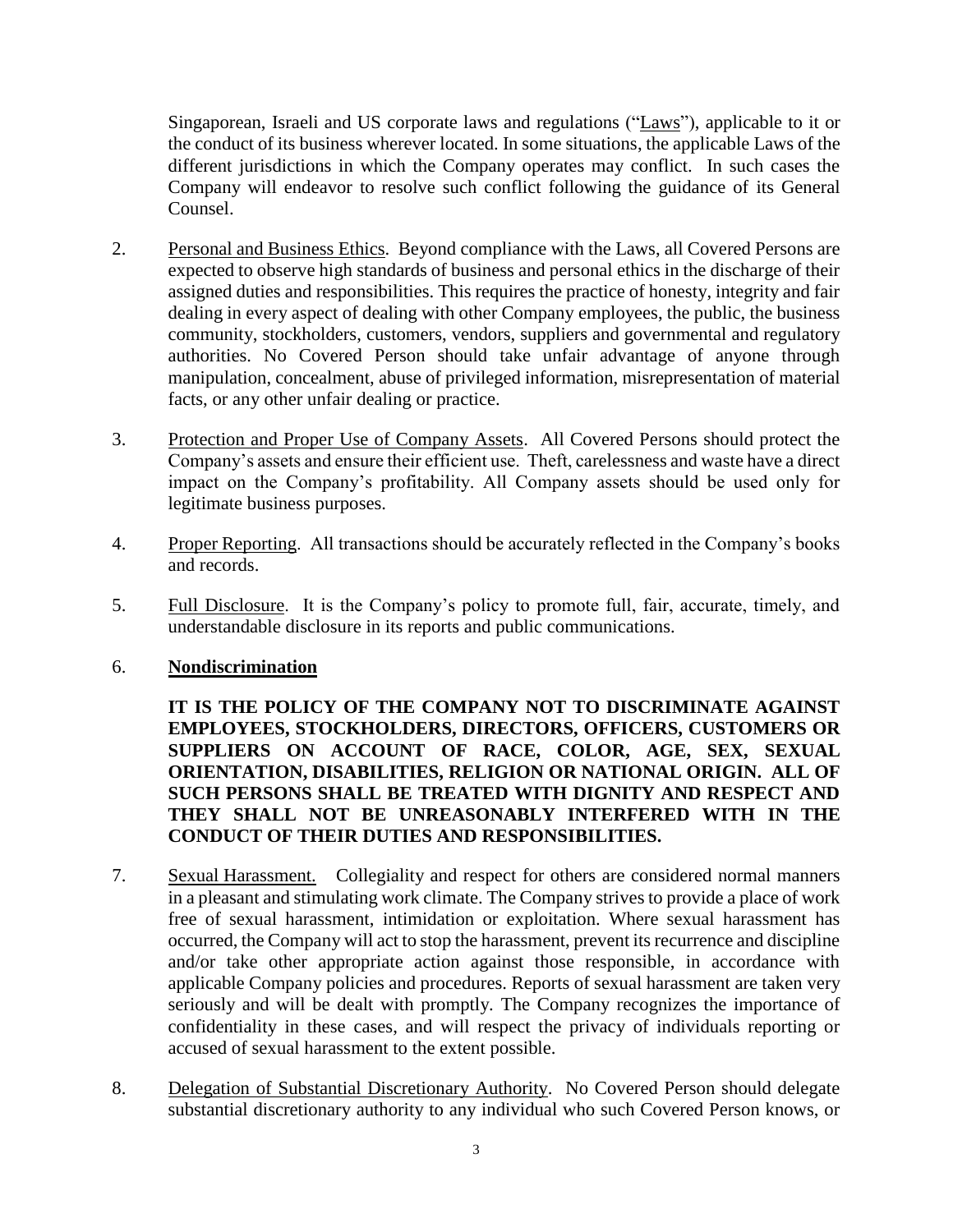through the exercise of due diligence should know, has a propensity to engage in illegal activities. For this purpose, persons with "substantial discretionary authority" include: (a) Executive Officers (as defined in Section III); (b) individuals who exercise substantial supervisory authority; and (c) any other individuals, who, although not a part of the Company's management, nevertheless exercise substantial discretion when acting within the scope of their authority (for example, an individual with authority to negotiate or set price levels or an individual authorized to negotiate or approve significant contracts).

## **II. CONFIDENTIALITY**

#### **A. Purpose**

In carrying out the Company's business, Covered Persons often learn confidential or proprietary information about the Company, its customers, suppliers or joint venture partners. This policy prohibits the unauthorized disclosure of confidential or proprietary information about the Company, its customers, vendors, suppliers or joint venture partners.

#### **B. Policy**

- 1. Non-Disclosure of Company Information. No Covered Person entrusted with or otherwise knowledgeable about information of a confidential or proprietary nature shall disclose that information outside the Company, either during or after employment or other service to the Company, without written Company authorization to do so. Such disclosure could be harmful to the Company or helpful to a competitor. The Company's Non-Disclosure Policy, which has been previously distributed to all employees, sets detailed guidelines and procedures with respect to any disclosure to a third party.
- 2. Limitation on Use of Information Regarding Others. The Company also works with joint venture partners', suppliers' and customers' proprietary data. The protection of such data is of the highest importance and must be discharged with the greatest care for the Company to merit the continued confidence of such persons. No Covered Person shall disclose confidential or proprietary information owned by someone other than the Company to nondirectors or non-employees without Company's written authorization, nor shall any such person disclose such information to others unless a need-to-know basis is established.
- 3. Non-Disclosure of Information About the Company, its Joint Venture Partners, Suppliers or Customers. Employees are required to sign at time of employment a proprietary information agreement that restricts disclosure of proprietary, trade secret and certain other information about the Company, its joint venture partners, suppliers and customers. This policy applies to all Covered Persons without regard to whether such agreements have been signed, and is not a limitation or modification of such agreements.
- 4. Acquisition and Investment Opportunities. The Company may receive information in relation to potential acquisitions or investment opportunities or an investment in the Company. The protection of such information and data, including information and data of third parties, and information regarding the fact that discussions, negotiations or disclosures are taking place, is of the highest importance and must be handled only by those employees designated for such purpose by senior management of the Company and subject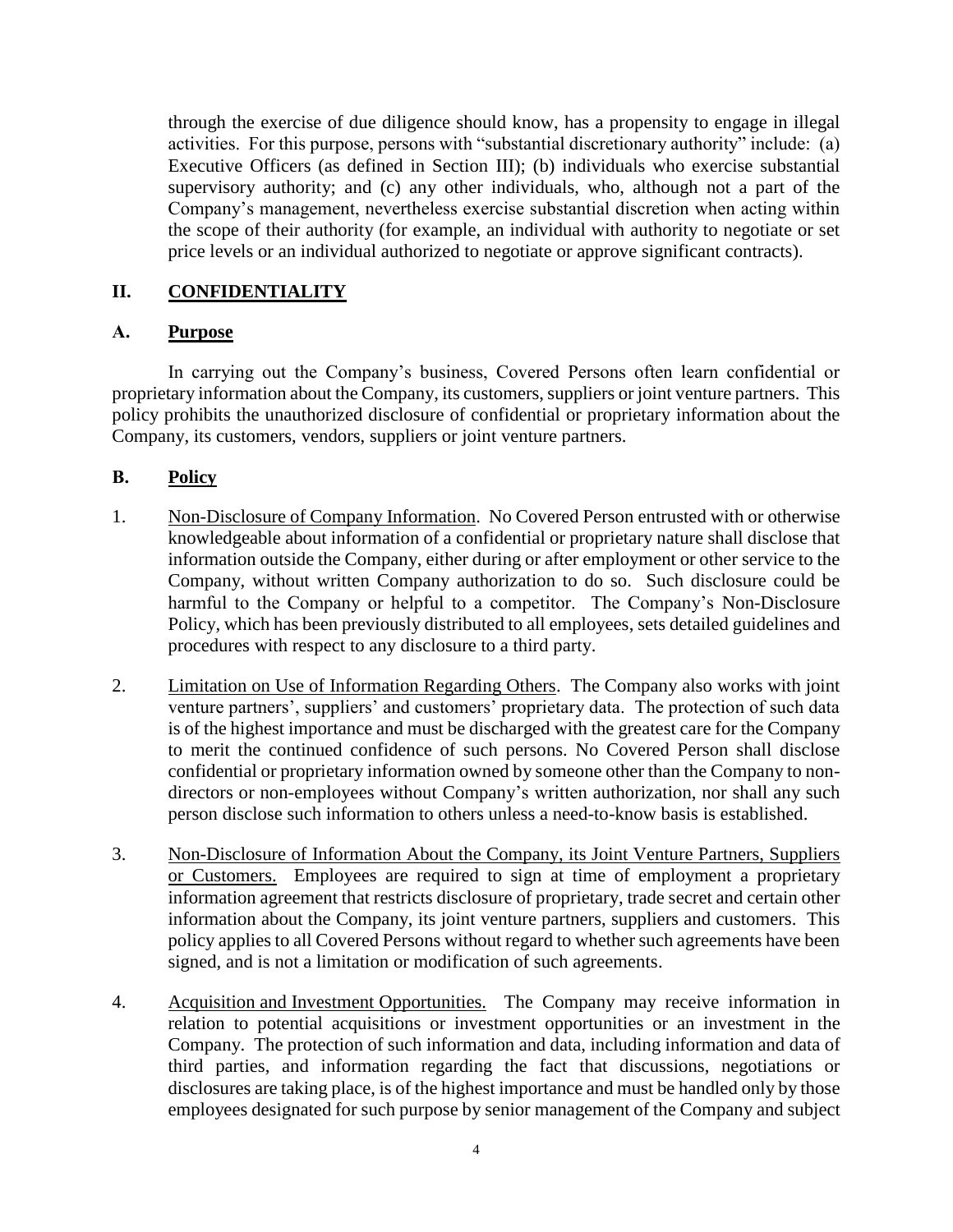to mandatory execution by such employees of a confidentiality undertaking in that respect. In any case, no Covered Person shall disclose confidential or proprietary information in relation to such investment opportunities to any third party or any other Covered Person, unless a need-to-know basis is established and subject to specific written authorization by the Company's senior management or the General Counsel.

## **III. CONFLICTS OF INTEREST AND BUSINESS OPPORTUNITIES**

#### **A. Purpose**

This policy establishes guidelines and procedures regarding timely and proper disclosure of possible conflicts of interests that a Covered Person may have in connection with job duties and responsibilities in order that management may review and approve each situation as necessary to protect the best interests of the Company and its responsibilities.

# **B. Policy**

- 1. Conflict of Interest Activities of Directors and Executive Officers. The Company prohibits Conflict of Interest Activities (as defined below) by any director or Executive Officer of the Company unless specifically approved by the Company's Board of Directors.
- 2. Conflict of Interest Activities of Other Covered Persons. The Company prohibits any Conflict of Interest Activity by any other Covered Person unless specifically approved by the Company's President ("President").
- 3. Business Opportunities. Covered Persons are prohibited from taking for themselves personal opportunities that are discovered through the use of Company property, information or position.
- 4. Personal Use of Property. Covered Persons are prohibited from taking or using Company property, information or position for personal gain.
- 5. No Competition. Covered Persons are prohibited from competing with the Company while employed by the Company, and for such longer period as may be provided in a Covered Person's employment agreement or offer letter.
- 6. Personal Loans. It is contrary to Company policy to extend or maintain credit, to arrange for the extension of credit, or to renew an extension of credit, in the form of a personal loan to or for any Director or Executive Officer of the Company.

#### **C. Definitions**

1. "Conflict of Interest Activities" A conflict of interest activity is an activity in which (a) the Covered Person's private interest in any way interferes – or even appears to interfere – with the interests of the Company, (b) the Covered Person has an interest that may make it more difficult to perform his or her Company work objectively and effectively, or (c) the Covered Person or a Related Person (as defined below) derives a personal benefit.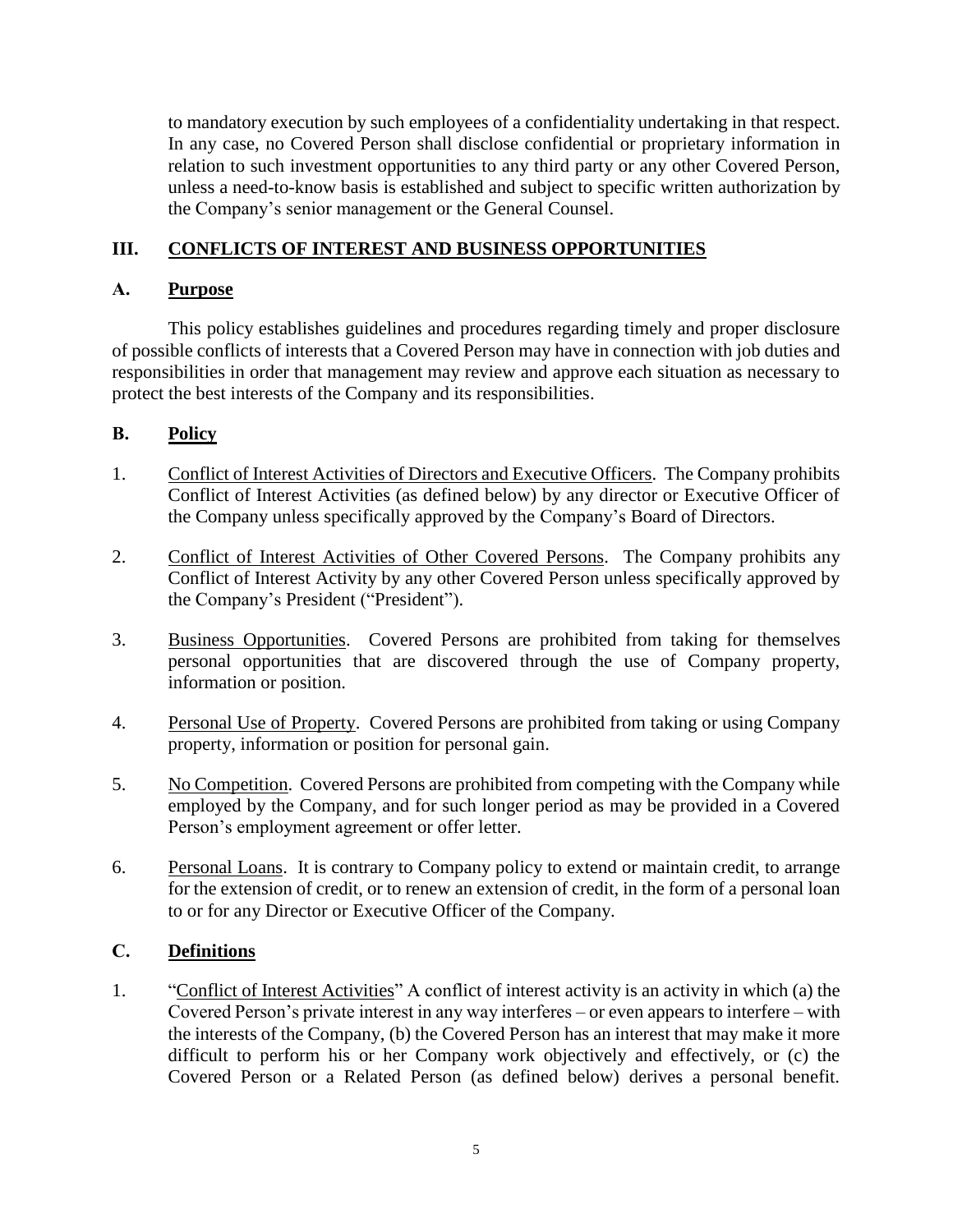Examples of items that are considered Conflict of Interest Activities, include, but are not limited to, activities in which the Covered Person:

- a. obtains a financial or other beneficial interest in one of the Company's suppliers, vendors, customers or competitors;
- b. engages in a personal business transaction involving the Company for profit or gain;
- c. accepts money, gifts of other than nominal value, excessive hospitality, loans or other special treatment, from any supplier, customer or competitor of the Company (loans from lending institutions at prevailing interest rates and loans granted by customers in the ordinary course of business are excluded);
- d. serves as a corporate director, officer, employee or consultant (or in a similar position) with another business entity except as approved by the Company.
- 2. "Executive Officer" means the President, Chief Financial Officer, principal accounting officer (or, if there is no such accounting officer, the controller), any vice-president in charge of a principal business unit, division or function (such as Sales, Marketing, Administration, Operations, Services, HR, R&D, Product Management or Finance) and any other officer who reports to the President or performs a policy making function, or any other person who performs similar policy making functions.
- 3. "Related Person" of a Covered Person means (a) the spouse, antecedents, descendants, siblings, mothers and fathers-in-law, sons and daughters-in-law, brothers and sisters-inlaw, (b) any person living in the same home with the Covered Person and (c) any affiliate of the Covered Person.

# **IV. INTERNAL ACCOUNTING CONTROLS AND PROCEDURES FOR FINANCIAL REPORTING**

#### **A. Purpose**

This policy establishes guidelines and procedures related to keeping books and records that in reasonable detail accurately and fairly reflect the Company's transactions and dispositions of assets. The Company maintains a system of internal accounting controls to ensure reliability and adequacy of its books and records and proper recording of all transactions including dispositions of assets. The Company has adopted and implemented procedures for internal disclosure to ensure the flow of information from all levels of the Company to the President and the Chief Financial Officer (the "CFO"), and eventually to the Company's auditors and Board of Directors.

Full, fair, accurate, timely and understandable disclosure is required in all reports of the Company. To accomplish this goal, any Covered Persons involved in the maintenance of accounting records or the preparation of financial reports or other disclosure must comply with the policies described below.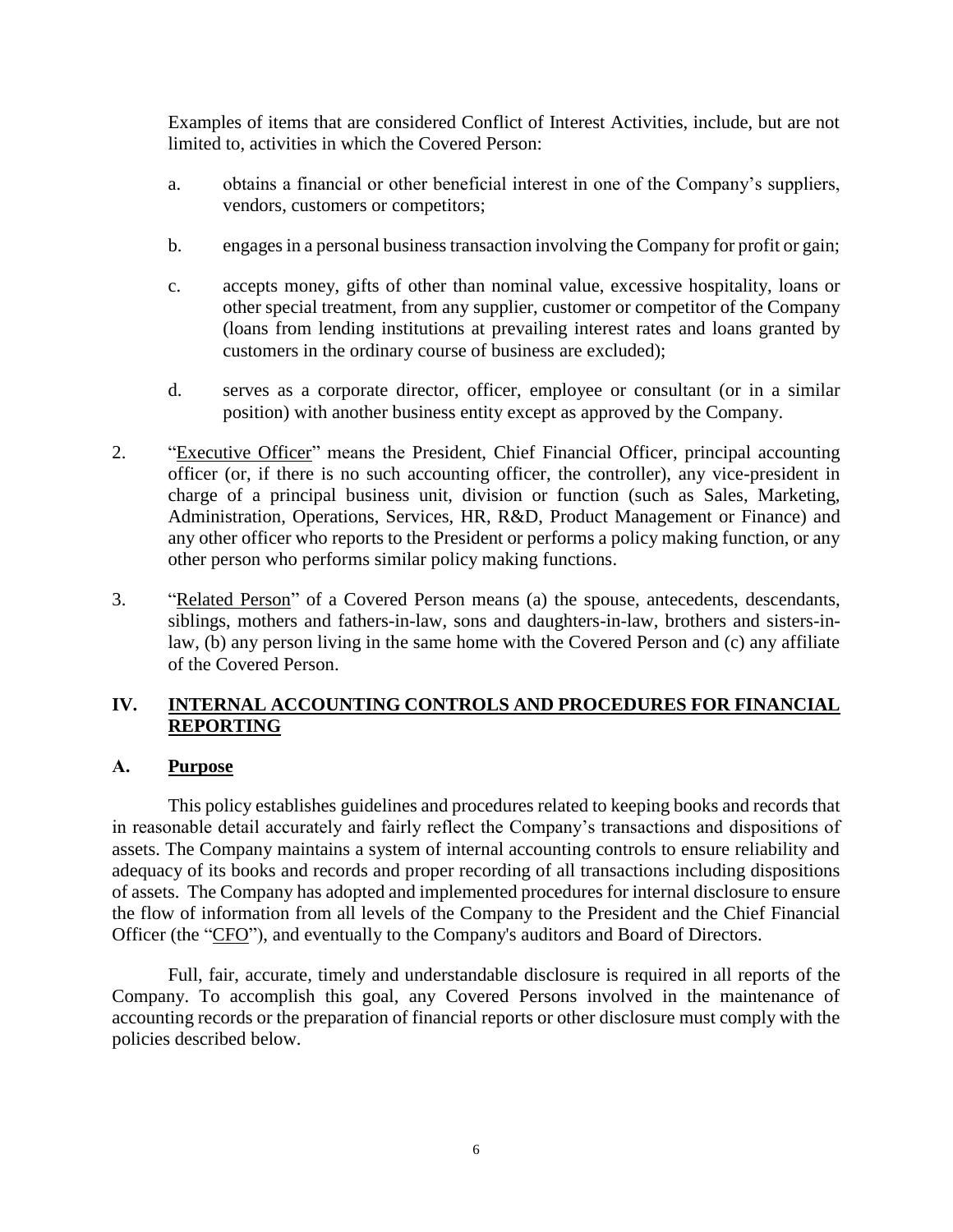# **B. Policies**

- 1. Authorization. The only transactions to be entered into by the Company are those that are executed in accordance with management's general or specific authorization.
- 2. Approval. No transaction will be recorded in the accounts of the Company unless it is within the scope of policies and procedures or is specifically and formally approved by an appropriate and designated employee. Such approval requires the determination that the transaction:
	- a. has been authorized in accordance with this corporate policy, and
	- b. is supported by documentary evidence to verify the validity of the transaction.
- 3. Accounting. All transactions entered into by the Company will be recorded in the accounts of the Company in accordance with normal, standard procedures. Each entry will be coded into an account which accurately and fairly reflects the true nature of the transaction.
- 4. Reporting. All transactions that have been accounted for in accordance with this corporate policy will be accumulated and processed in a manner which will permit preparation of financial statements, reports and data. Such statements, reports and data must be in a form sufficient to reflect accurately and fairly the results of transactions entered into by the Company and to permit proper accountability for assets.
- 5. Compliance. All Covered Persons must comply at all times with generally accepted accounting principles and the Company's system of internal accounting controls.
- 6. Responsibility. The implementation and maintenance of internal accounting controls, procedures and records that are adequate in all respects to satisfy the requirements of this corporate policy will be the primary responsibility of the Chief Financial Officer.
- 7. Internal Audits. Compliance with the provisions and requirements of this corporate policy will be tested and evaluated by the Internal Auditors in connection with the internal audit program. All control failures regarding this corporate policy will be reported to management and the Board of Directors so that deficiencies can be corrected and assurance of compliance with the terms of this corporate policy maintained. No information should be concealed from the internal auditors, management or the Board of Directors. A Covered Person must cooperate fully with the Company's internal auditors to enable them to discharge their responsibilities to the fullest extent.
- 8. Independent Auditors. Independent auditors may visit the Company's premises and review the Company's books and records from time to time in connection with the Company's preparation of financial statements. No information should be concealed from the independent auditors. A Covered Person must cooperate fully with the Company's independent auditors to enable them to discharge their responsibilities to the fullest extent.
- 9. Outside Counsel. A Covered Person must cooperate fully with outside counsel who are appointed by the Company's senior management, Board of Directors or any of its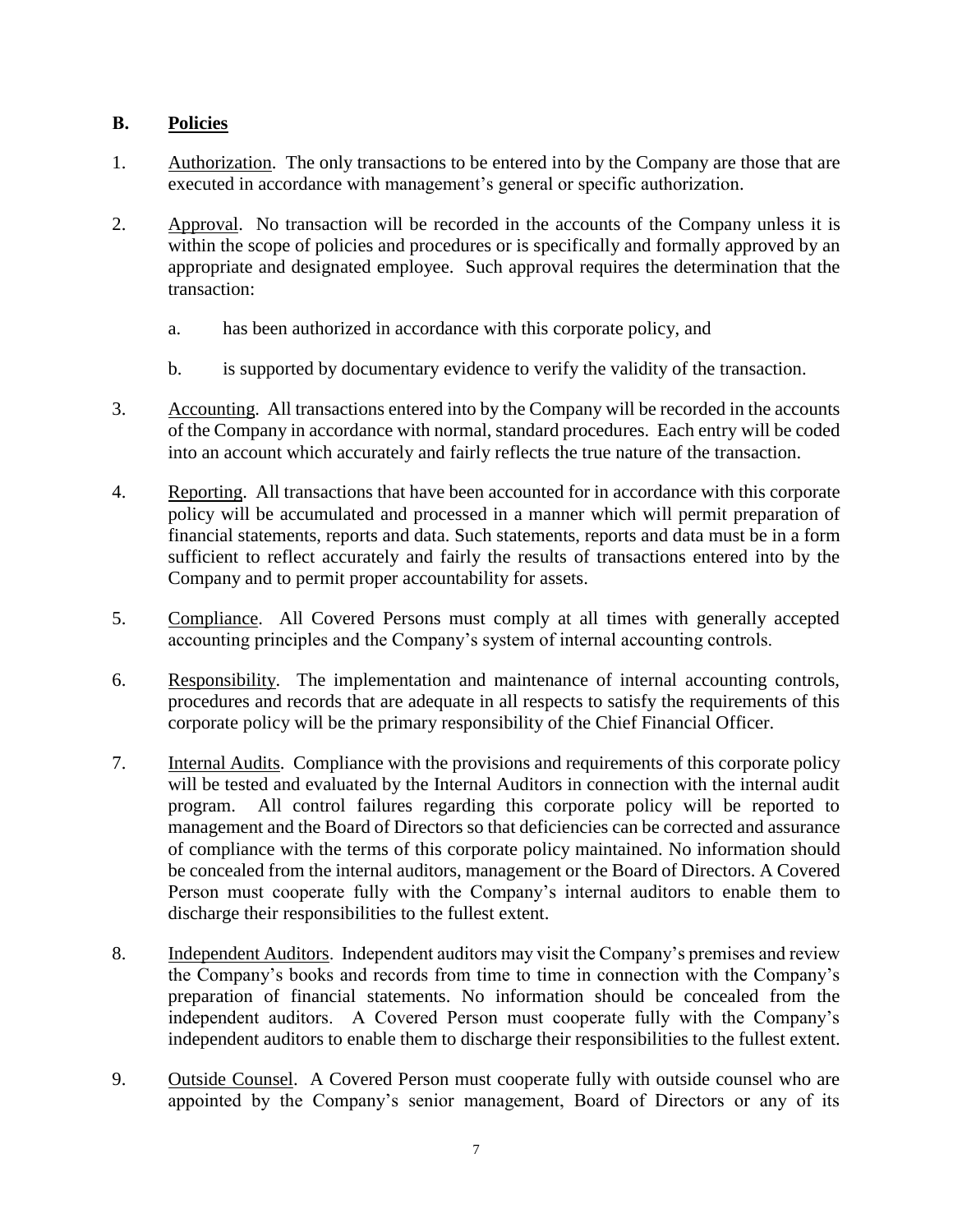committees, for the purpose of any investigation, audit, consultation or otherwise, to enable them to discharge their responsibilities to the fullest extent.

# **V. BRIBERY AND CORRUPTION**

The Company has zero tolerance for bribery and/or corruption, and accordingly:

- The Company shall not offer, give or receive bribes or inducements for any purpose, whether directly or through a third party.
- The Company shall not knowingly enter into business relationships with any person or entity that gives or receives bribes or inducements for any purpose, whether directly or through a third party.
- The Company shall comply with applicable laws, regulations and contract requirements relating to the fight against bribery and corruption.
- The Company shall bring its policy of zero tolerance of bribery and corruption to the attention of every employee of the Company and to the attention of every business associate of the Company.
- The Company shall implement, supervise and enforce the foregoing principles of zero tolerance of bribery and corruption with all of its employees. For this purpose, the Company has adopted, amongst others, a comprehensive Anti-Bribery and Anti-Corruption Compliance Policy.
- Any Covered Person who encounters an event which raises a concern of inappropriate behavior must immediately report such behavior to the Company's General Counsel. The Company prefers such reports to be open and direct, but has made the necessary arrangements to enable anonymous "whistle-blowing" reporting as well, as detailed at the end of this document.

Further information and guidelines regarding implementation of the foregoing principles may be found under the Company's Anti-Bribery and Anti-Corruption Policy.

#### **VI. ADOPTION, APPLICATION AND INTERPRETATION OF THE CODE**

#### **A. Application, Amendment, Waiver and Interpretation**

1. Adoption and Amendment by the Board of Directors. This Code of Ethics and Business Conduct has been adopted by the Company's Board of Directors and may be changed at any time by the Board of Directors without prior notice. Such amendments will be published as required.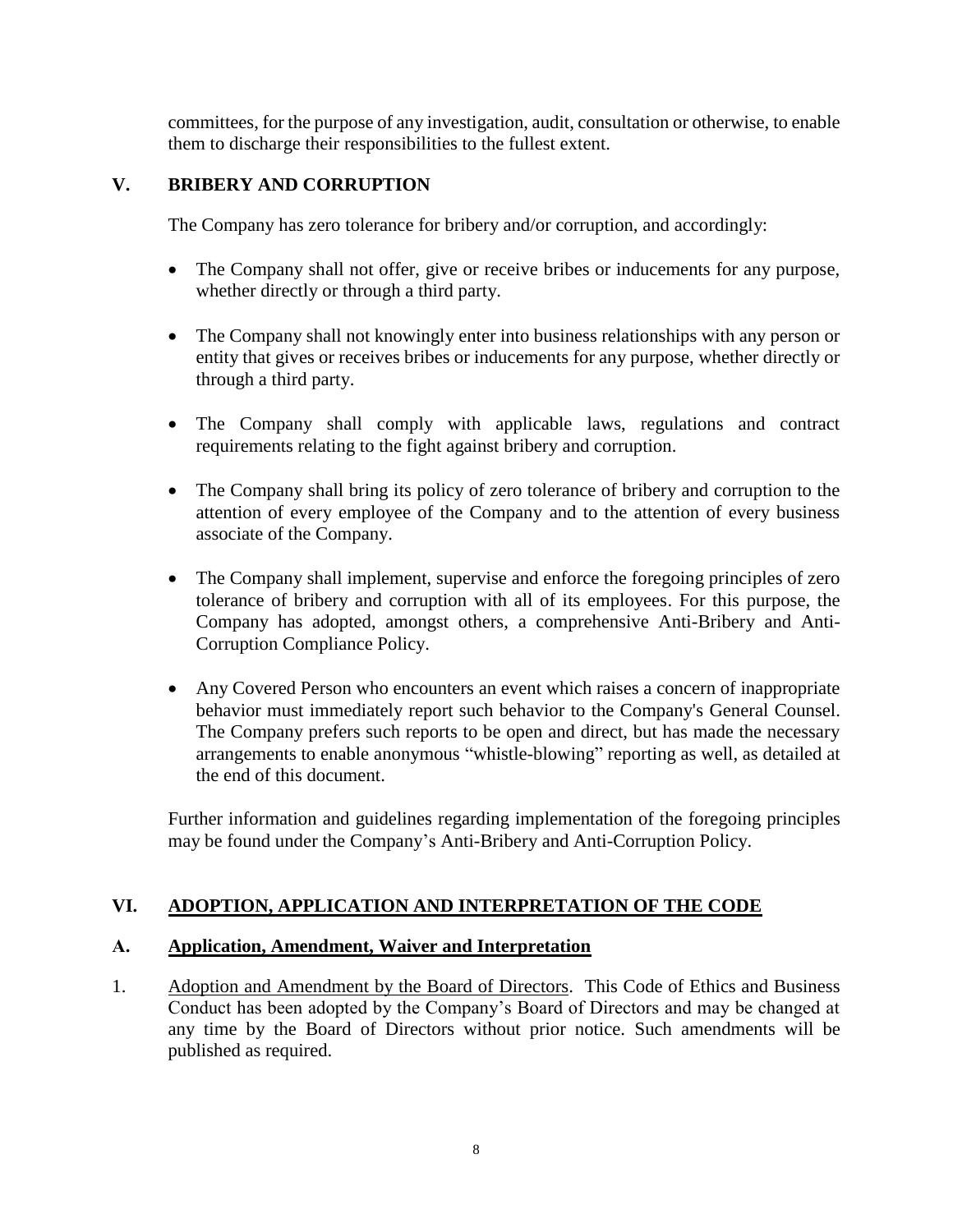- 2. Waiver. Waivers of the provisions of this Code of Ethics and Business Conduct may be granted or withheld from time to time by the Company in its sole discretion. Waivers are only effective if set forth in writing after full disclosure of the facts and circumstances surrounding the waiver. Waivers for the benefit of all employees must be approved by the President and waivers for the benefit of Executive Officers and directors must be approved by the Board of Directors, in a resolution that will explain the reasoning for such a waiver.
- 3. Interpretation of the Code of Ethics and Business Conduct.
	- a. This Code of Ethics and Business Conduct sets forth specific corporate policies governing the conduct of the business of the Company. These policies were developed and are intended to be applied in good faith with reasonable business judgment.
	- b. Unless the context otherwise requires: (i) a term has the meaning assigned to it by this Code of Ethics and Business Conduct; (ii) including means "including but not limited to"; (iii) "or" is disjunctive but not exclusive; (iv) words in the singular include the plural, and in the plural include the singular; and (v) each of the masculine, feminine and neuter genders includes the other genders.
	- c. Final authority with respect to the interpretation of this Code of Ethics and Business Conduct rests with the Board of Directors. The interpretation of any matter with respect to this Code of Ethics and Business Conduct by the Board of Directors shall be final and binding.
- 4. No Limitation on Other Obligations of Covered Persons. Nothing contained in this Code of Ethics and Business Conduct is intended, or should be construed as, in any way limiting or reducing other obligations that a Covered Person may have to the Company or other persons or entities, including, but not limited to pursuant to employment agreement, employee handbook, Company policies or otherwise.
- 5. No Third Party Rights. This Code of Ethics and Business Conduct is intended to govern the relationship between the Company and the Covered Persons and shall not confer any rights or remedies upon any person or entity other than the Company and the Covered Persons.

#### **B. Violations of Code of Ethics and Business Conduct**

Conduct violating this Code of Ethics and Business Conduct is expressly outside the Covered Person's relationship with the Company. Any Covered Person whose conduct violates this Code of Ethics and Business Conduct will be subject to disciplinary action by the Company, including in the Company's discretion, discharge and/or forfeiture of any benefits or rights (including contractual rights) which, under applicable law, are forfeitable upon discharge for cause, and to the enforcement of such other remedies as the Company may have under applicable law.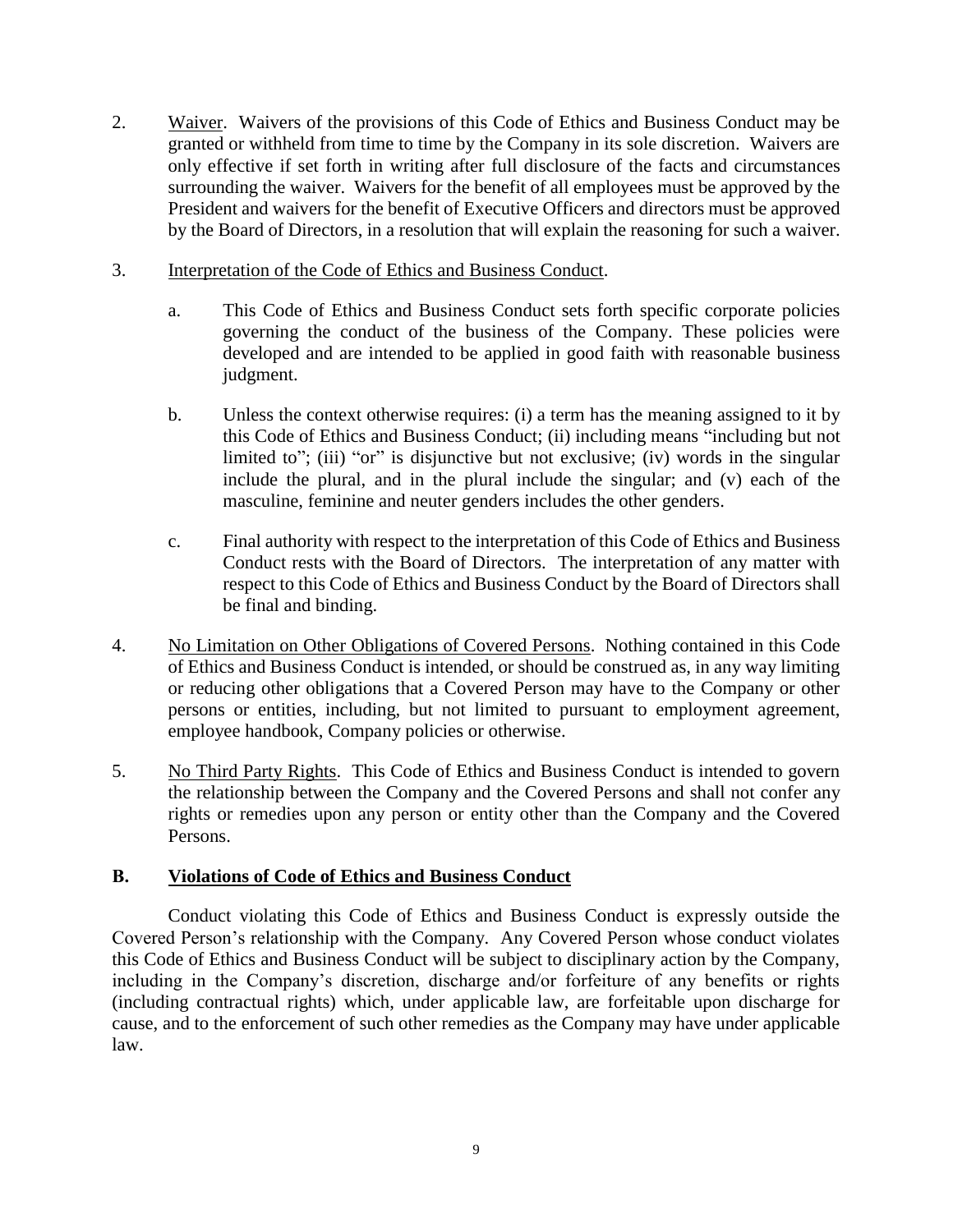#### **C. Administration of Code of Ethics and Business Conduct**

- 1. Communication of Policies. To ensure the continued dissemination and communication of the Code of Ethics and Business Conduct, the Company shall take, or cause to be taken, reasonable steps to communicate effectively the standards and procedures included in the Code of Ethics and Business Conduct to Covered Persons.
- 2. Reporting System. Employees or directors may bring violations of this Code of Ethics and Business Conduct, including any of the Company's policies and procedures referred to herein, to the attention of the Company's General Counsel, Chief Financial Officer or the VP Human Resources, either orally or in writing. It shall be a violation of this Code of Ethics and Business Conduct to intimidate, discharge, demote, suspend, threaten, harass or impose any form of retribution on any Covered Person who utilizes such reporting system in good faith to report suspected violations (except that appropriate action may be taken against such Covered Person if such individual is a wrongdoer).
- 3. Investigation of Violations. If any one of the Chief Financial Officer or the VP Human Resources receives information regarding such an alleged violation, he/she shall inform the President and the General Counsel. The President and the General Counsel will determine if an investigation is required and if one is required, the President shall appoint a senior executive to investigate such alleged violations and report his findings to the President, who shall take appropriate action with regard to such violation. The Board of Directors shall be informed of any such findings to the extent such findings are material to the Company and its business.
- 4. Disciplinary Measures. The Company shall consistently enforce its Code of Ethics and Business Conduct, including any of the Company's policies and procedures referred to herein, through appropriate means of discipline.

#### **D. Responsibilities of Covered Persons**

- 1. Covered Persons.
	- a. It is the personal responsibility of each Covered Person to adhere to the standards and restrictions, whether imposed by Law or this Code of Ethics and Business Conduct, including any of the Company's policies and procedures referred to herein, applicable to his or her assigned duties and responsibilities and to conduct himself or herself accordingly. Such standards and restrictions require each Covered Person to avoid any activities which would involve the Company in any practice that is not in compliance with this Code of Ethics and Business Conduct. Any Covered Person who does not adhere to such standards and restrictions is acting outside the scope of his or her employment or engagement.
	- b. Each Covered Person is responsible for complying with the Company-wide standards of conduct, including this Code of Ethics and Business Conduct, and for raising questions if the Covered Person is concerned that the standards are not being met.